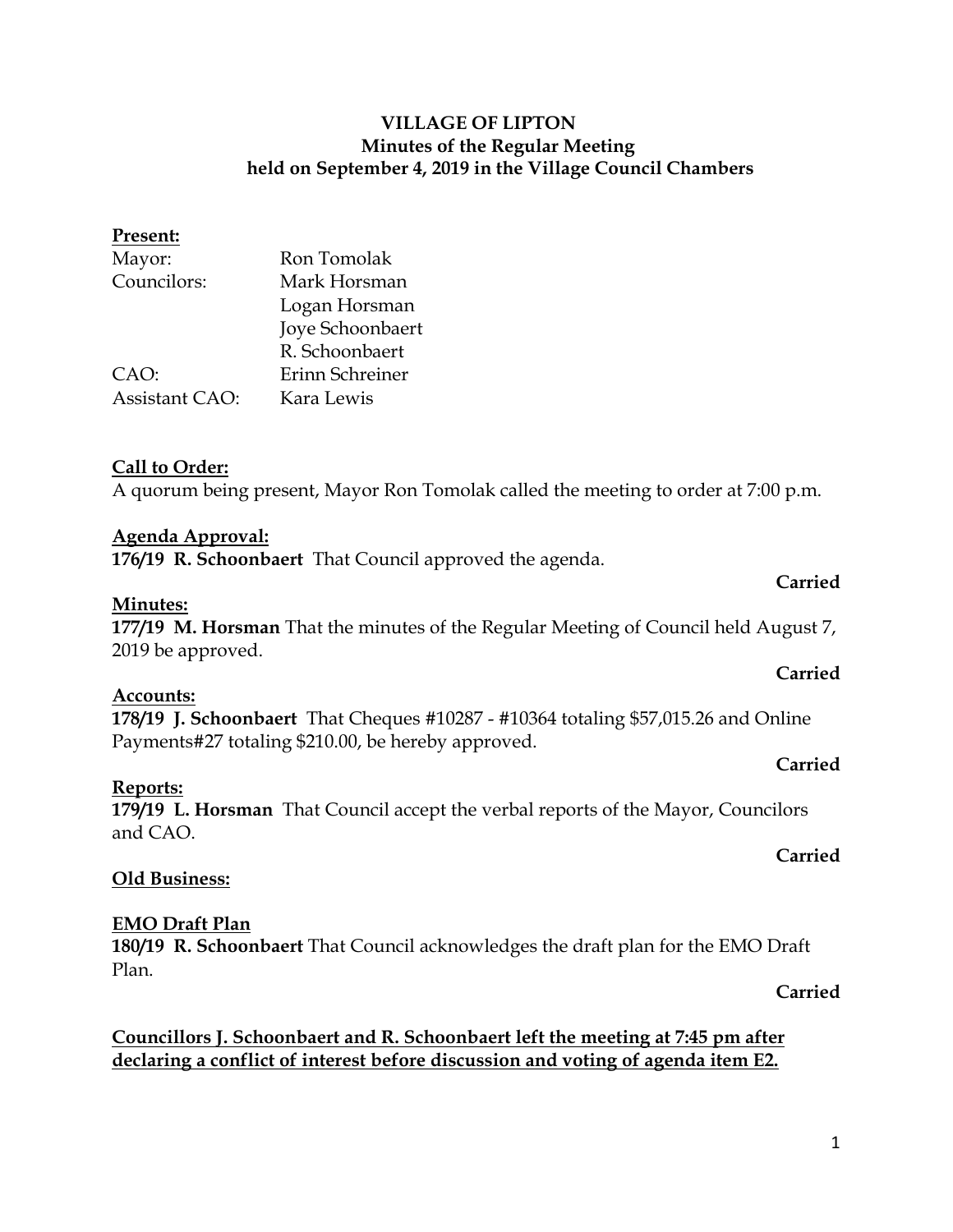# **Lot 17 Subdivision**

**181/19 L. Horsman** That Council instructs the CAO to obtain more information from Planning and Development before making a decision regarding this subdivision.

# **Councillors J. Schoonbaert and R. Schoonbaert returned to the meeting at 8:10 pm after discussion and voting of 181/19.**

# **Sidewalks**

**182/19 L. Horsman** That Council approves the hiring of casual help to aid the Foreman and Assistant foreman with the building of the 100' of sidewalk at the Water Treatment Plant.

# **RM of Lipton – Fire Agreement**

**183/19 J. Schoonbaert** That Council accepts the signed copy of the fire agreement between the Village of Lipton and the RM of Lipton.

# **New Business:**

# **August 2019 Financial Statement**

**184/19 M. Horsman** That Council approves the August 2019 Financial Statement, attached to and forming a part of these minutes, as presented.

# **July 2019 Bank Reconciliation Statements**

**185/19 L. Horsman** That Council approves the July 2019 bank reconciliation statements, that are unbalanced, and are attached to and forming a part of these minutes, as presented.

# **Bylaw Enforcement Officer Report – August 28, 2019**

**186/19 J. Schoonbaert** That the Bylaw Enforcement Officer's report for August 28, 2019 be accepted as presented and that the CAO be allowed to carry through with any Order to remedies that have not been completed before the next council meeting.

# **Computer Monitors**

**187/19 M. Horsman** That Council approves the purchase of two new monitors for the office.

# **Committees of Council/Contact Information**

**188/19 L. Horsman** That Council acknowledges the list of contact information give to Administration.

# **Carried**

# **Carried**

# **Carried**

# **Carried**

## **Carried**

**Carried**

# **Carried**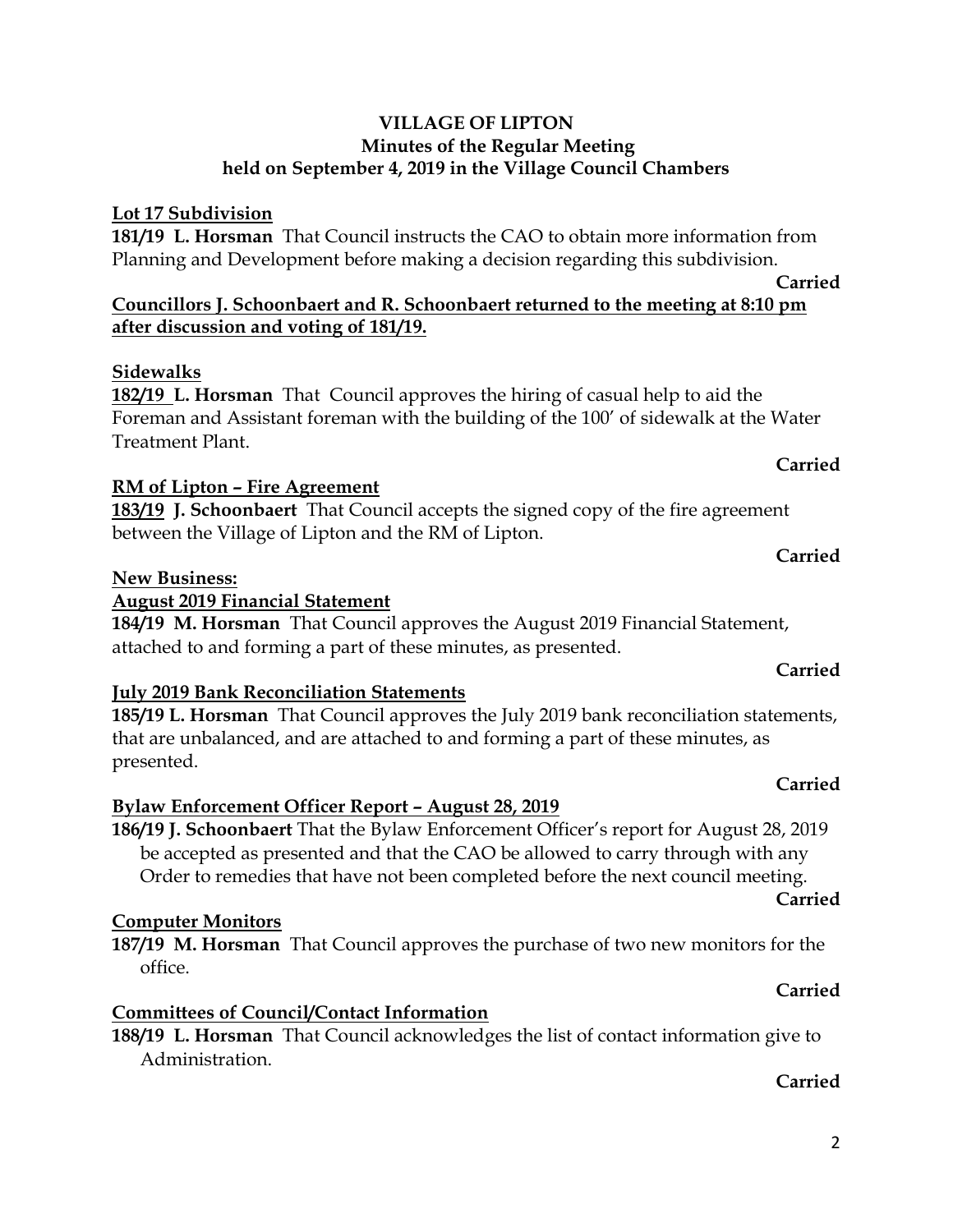# **Gas Tax Funding**

**189/19 M. Horsman** That Council accepts the extra contribution made by the Federal Government for an additional \$10,177.50 for Gas Tax Funding.

## **Councillors J. Schoonbaert and R. Schoonbaert left the meeting at 9:15 pm after declaring a conflict of interest before discussion and voting of agenda item F7.**

## **Hall Roof - Tenders**

**190/19 M. Horsman** That Council instructs the CAO to obtain more information from the companies that tendered, as to how to correctly fix the Lipton Hall Roof.

# **BCL Quote for Lagoon Engineering**

**191/19 M. Horsman** That Council approves the engineering quote for Phase 1 provided by BCL at a cost of \$11,100 plus \$15,000 for a geotechnical investigation and that the Gas Tax Funding will pay for this project.

## **R. Voeltz – Rat Inspection Report**

**192/19 L. Horsman** That Council accepts the rat inspection report as presented.

# **RCMP – Advertising Funding Request**

**193/19 R. Schoonbaert** That Council approves the request from the RCMP for the Village to post an ad in their magazine at a cost of \$235.00.

## **Conexus Credit Union – Expression of Interest**

**194/19 R. Schoonbaert** That Council approves the expression of interest presented by the Conexus Credit Union and that Council instructs the CAO to start with the required steps to move our banking information from CIBC to Conexus. Council also approves Ron Tomolak, Mark Horsman, Erinn Schreiner and Kara Lewis to be signers on all documents for the Conexus Credit Union. Council also approves the CAO, Erinn Schreiner to obtain a Mastercard with a \$15,000 spending limit in order to carry out certain purchases for the Village of Lipton.

# **Pattison Agriculture – Mower Quotes**

**195/19 M. Horsm**an That Council acknowledges the quotes presented for the purchase of a new mower. Council has instructed the CAO to instruct the Village Foreman to contact companies to demo these mowers before we purchase. Council has also requested that we obtain more quotes from other dealers.

## **Carried**

**Carried**

# **Defeated**

# **Carried**

**Carried**

**Carried**